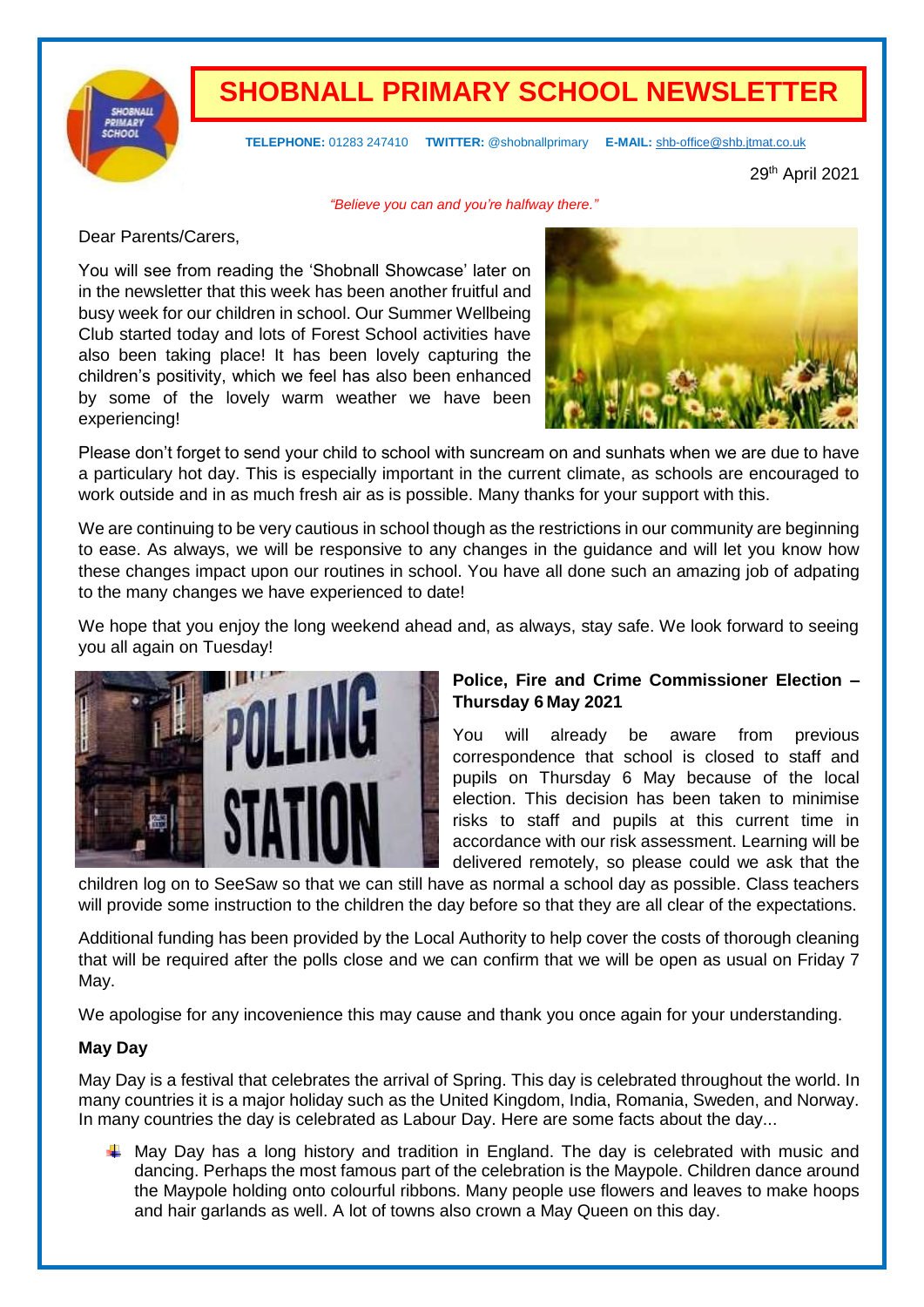- $\downarrow$  May Day has changed throughout history. In Greek and Roman times, it was a day to celebrate spring and specifically the goddesses over spring. In early Gaelic times as well as in pre-Christian times in Scandinavia, May Day was also a day to celebrate the coming of Spring. When Christianity came to Europe and England, May Day became intertwined with Easter and other Christian celebrations.
- $\overline{\phantom{a} \bullet}$  Morris Dancers in England wear hats decorated with flowers, suspenders, and



ankle bells. They stomp their feet, wave handkerchiefs, and bang sticks together when they dance. One traditional May Day dance in England is called the Cumberland Square.

 $\ddot{+}$  A Maypole stands all year long in Inkwell, England. It has been there since 1894. Maypoles were sometimes made from old ship's masts.

#### **Random Acts of Kindness (RAOK)**

Mr and Mrs Burton have generously set up RAOK, giving out food donations to people in our local area that may be struggling and running low on food items. If anyone is able to help out with donations, please contact the school office at [shb-office@shb.jtmat.co.uk,](mailto:shb-office@shb.jtmat.co.uk) listing the items you are able to provide and they will ensure it is forwarded to Mr and Mrs Burton. Current items that they are in need of are: tea, coffee, sugar, hot chocolate, long life milk, cereals, crisps, personal care items, toilet rolls, cleaning products, washing powder, tinned meals such as meatballs, hotdogs etc., other tinned items such as baked beans, spaghetti hoops, soups etc., pasta and pasta sauces. Many thanks if you are able to support in any way.



#### **Mrs Clarke**

Mrs Clarke, who has been a Lunchtime Supervisor leaves our school family as of today. She has worked here in for twelve years now and wish her lots of luck in her new role and all the best for the future!



#### **School Uniform Exchange**

Please don't forget the *school uniform exchange*! There is a box situated by the gate on the school car park for any parents who have items they wish to donate. Amy Roobottom continues sorting and collating this. As previously stated, if you wish to contact Amy to ask what is available that you might be in need of, please contact the school office via [shb](mailto:shb-office@shb.jtmat.co.uk)[office@shb.jtmat.co.uk](mailto:shb-office@shb.jtmat.co.uk) and we will ensure this is forwarded to her.

#### **Hot Lunch Options – 3 to 7 May 2021**

Lunch options for the forthcoming week are:

|           | Option 1                                | Option 2                                       | Option 3                      |
|-----------|-----------------------------------------|------------------------------------------------|-------------------------------|
| Monday    |                                         |                                                |                               |
| Tuesday   | Sausage Roll with Beans<br>& Hash Brown | Cheese & Onion Roll with<br>Beans & Hash Brown | Cheese or Ham Packed<br>Lunch |
| Wednesday | Roast Chicken, Stuffing<br>and Gravy    | Quorn Roast, Stuffing<br>and Gravy             | Cheese or Ham Packed<br>Lunch |
| Thursday  |                                         |                                                |                               |
| Friday    | Fish & Chips                            | Jacket Potato, Cheese &<br><b>Beans</b>        | Cheese or Ham Packed<br>Lunch |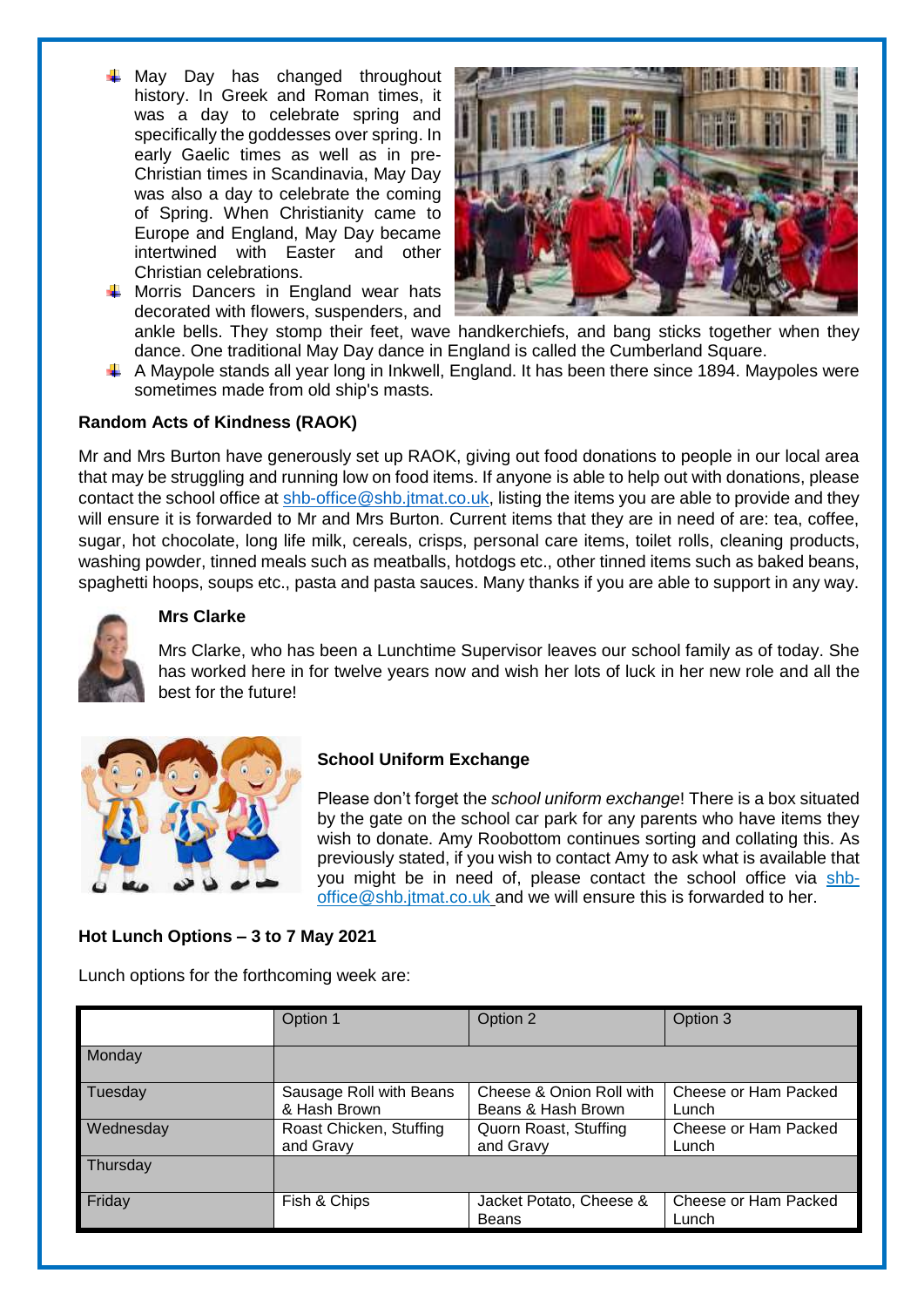# **SHOBNALL SHOWCASE!**

Let's have a sneaky peek as to what has been going on remotely AND in our classrooms this week…

#### **Nursery**

In Nursery, our Word of the Week is 'curious', a perfect word to accompany our Alice in Wonderland themed week! We sequenced the story, created crowns for the Queen of Hearts using a range of 2D shapes and made the queens guards using a pack of playing cards. Lots of learning and great fun too! At Forest School our Alice in Wonderland theme continued. The children used lots of different natural materials to mix up their own 'Drink Me' potion, used mud paints to paint the White Rabbit, did a spot of water play by preparing for the Mad-hatter's Tea Party and turned wood cookies into mini doors for Alice to squeeze through! The children are loving their Forest School experience so far!

#### **Reception**

This week the children have had lots of fun exploring the story of Alice in Wonderland. They have had a great time completing lots of activities and discussing the story in detail. We had some great role play as the children acted out the story in their Mad Hatters Tea Party role play area.

The Alice in Wonderland theme continued at Forest School as the children searched for the hidden Cheshire cats and created Mad Hatter hats and clay roses.

The children have also completed some great Maths work focussing on patterns and we have been very impressed with their understanding of this. Another fabulous week well done Reception!





### **Year 1**

This week the Year 1s have been working on multiplication and division in Maths. The children are able to count in equal groups as well as partition numbers into equal groups.

In English, the Year 1s continue to work hard on their Newspaper reports so that they can update you on Spike the dragon and what he did to our classroom. The children are creating some beautiful pieces of work and it is wonderful to see how our presentation and handwriting is improving.

In Topic, we have been learning about Christopher Columbus. The children have created a timeline of his life, recounted his first voyage to the Americas in 1492 and had a debate on whether they believe his trip was worth it.

#### **Year 2**

We had a brilliant week in Year 2. In Maths we have finished our learning on fractions. In English we have begun to plan our own nonsense poems and children have enjoyed listening to the poem 'The Gnome, the Gnat and the Gnu.' We have started our new Guided reading book 'The Worst Witch' which we are very excited about. And we have also started our new topic in Geography learning about cities in the UK and have been using atlases to find them**.**

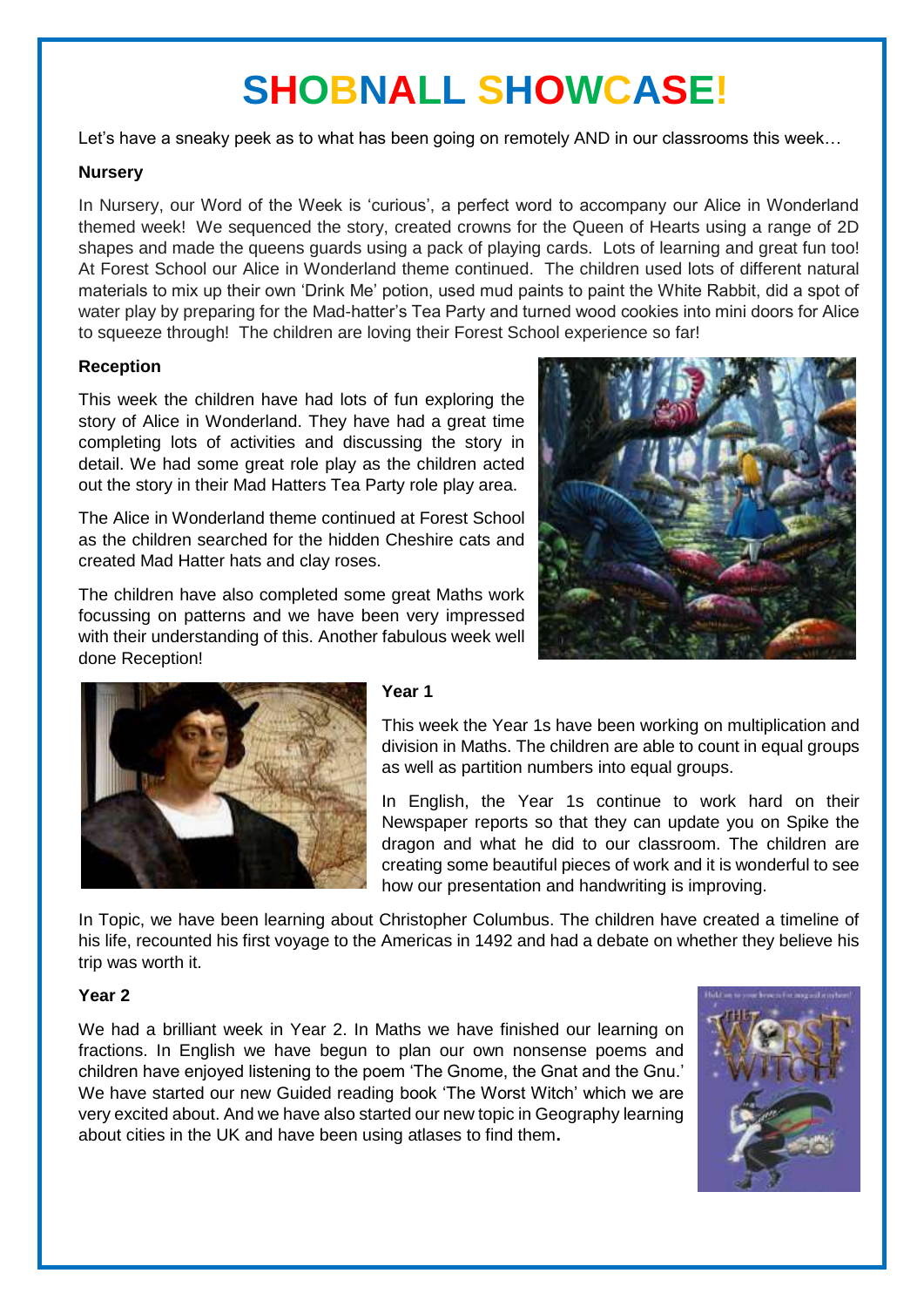#### **Year 3**

This week, year 3 have had a very enjoyable week this week. In Geography we have been learning about pollution and have investigated the air quality in our local area. We have also been learning about the Water Cycle and have written non-chronological reports to explain each part of the process. On Wednesday, Year 3 had music and PE. In music the children are learning about music from Asia and they found this fascinating. The children were learning to play pentatonic scales and a traditional Chinese song called Jasmine Flower. Year 3 also really enjoyed their second Forest School Lesson and were able to use mora knives to whittle the end of sticks to create a round edge. They were also able to create a Celtic cross by tying two sticks together using a square lashing knot. Well done Year 3!



#### **Year 4**

Year 4 have been learning about decimals this week in maths and making links between fractions and the decimal equivalent. The pupils have been working on their times tables, trying to complete as many as they can in preparation for the Multiplication Check in June 2021. In English, the pupils have been working with Mr Bishop to begin to write a story based on Tom's Midnight Garden.

#### **Year 5**

It's been another great week in Year 5. The children have been experimenting in their computing lessons with changing certain aspects of their game's environment and are keen to complete their games. It's been great to hear from the children about their experience of swimming so far and they are definitely enjoying forest school! The class have been working hard in maths with decimals and have begun their D&T lessons on structure, ready for the marble games! Well done year 5!

#### **Year 6**

In maths, Year 6 have been continuing to crack on with their statistics unit, where they have linked pie charts and percentages and identified and

calculated the mean. In English, the pupils have been revising some key grammatical skills and applying these to their writing. Using learnt descriptive techniques and imagination, they have started writing recounts based on 'Titanium'. Year 6 are extremely excited about being able to work towards a performance of Treasure Island this summer





term and it was fabulous to see so many of the Year 6 pupils audition for various roles. Well



done to all of the pupils for auditioning - all roles will be revealed next week!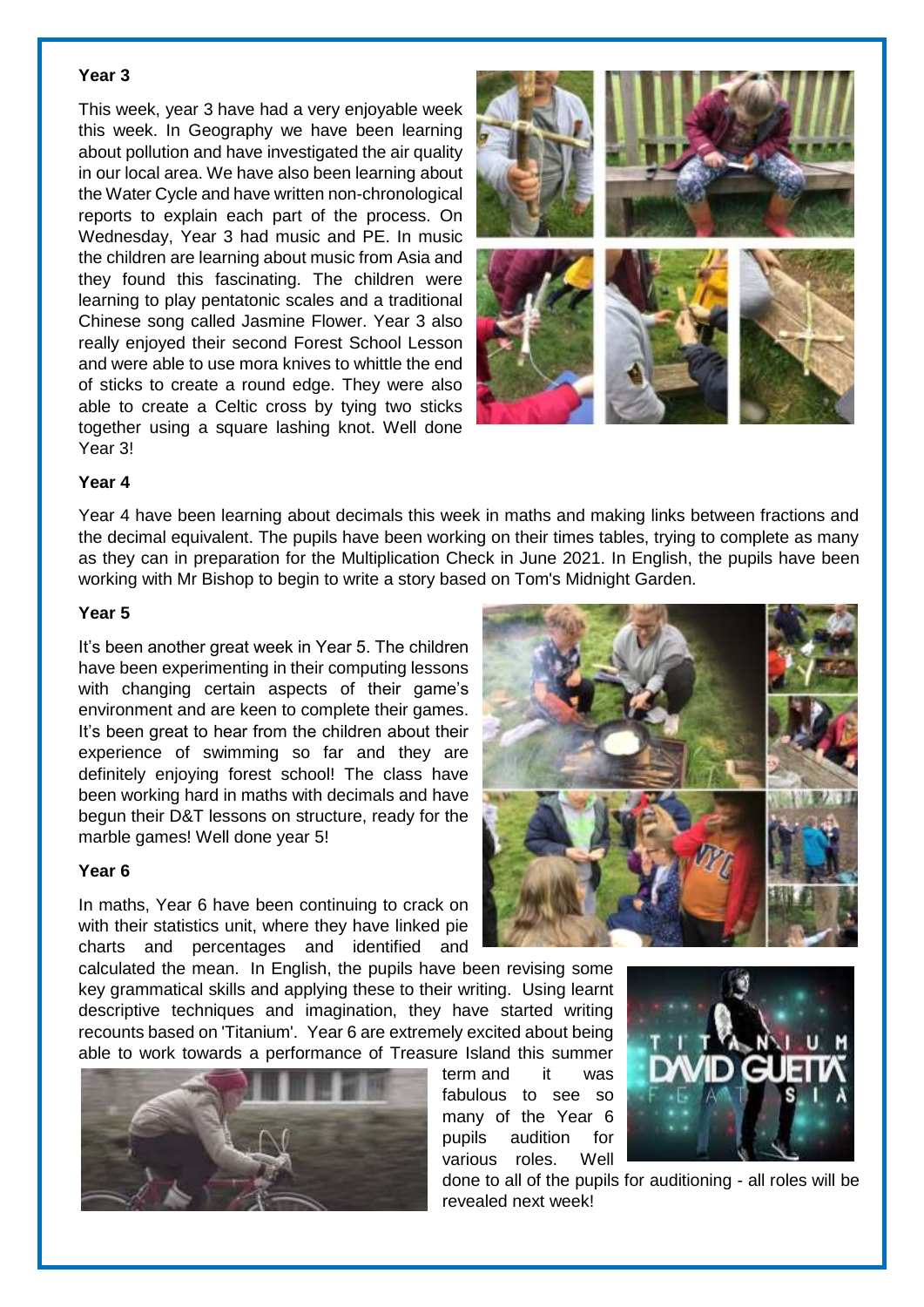#### **Reading Corner**

This week's recommended read is for children aged 9 to 11…

**The Life and Time of Lonny Quicke** *by Krsty Applebaum*

Kirsty Applebaum's *The Life and Time of Lonny Quicke* takes a timeless folkloric concept and transforms in into a heartfelt contemporary story that will surely grip readers who enjoy adventures infused with magic.

*"The buzzing shifts. Shudders down my neck. Squeezes past my shoulder, my elbow, my hand. Pushes out through the ends of my fingers."* That's how Lonny Quicke experiences his special, secret gift. He's a lifelong, which means he has the power to heal and bring creatures back from the dead. But, as he explains, *"talents like this don't come free, you know. There's always a price. Give a bit of life,*



*lose a bit of life."* That is to say, by extending the lives of others, he shortens his own, which is why Lonny's watchmaker dad keeps him and his little brother in the forest, safe from the rest of the world.

The thrilling climax that surges during the Farstoke Lifeling Festival will keep readers on the edge of their seats, willing all to be well for Lonny and Midge as they face tremendous decisions and high-risk situations. Exploring loss and illness within its folkloric premise, this is a thoughtful tale, told with clarity and heart.

#### **Head Teacher's Awards Lunchtime Star Awards**

| Reception         | Kristen T | Olivia K         | R  |
|-------------------|-----------|------------------|----|
| Year 1            | Lewis L   | Keyarah B        | Ýε |
| <b>Year 2</b>     | Saif N    | Tabatha L        | Ýε |
| Year 3            | Inaya S   | Darcey G         | Ýέ |
| Year 4            | Basri H   | Owais H          | Ýέ |
| Year 5            | George P  | Anaya A          | Ýέ |
| Year <sub>6</sub> | Lacey G   | <b>Matthew S</b> | Ýέ |

| <b>Reception</b>  | Musa H            |
|-------------------|-------------------|
| Year 1            | Finlay B          |
| Year 2            | Tabatha L         |
| Year <sub>3</sub> | Joseph W          |
| <b>Year 4</b>     | Zoya H            |
| Year 5            | <b>Isabella E</b> |
| Year 6            | Nosheen S         |

| <b>Team Points</b>              | <b>Claymills</b> | <b>Rosliston</b> | <b>Sinai</b>    | Trent            |
|---------------------------------|------------------|------------------|-----------------|------------------|
| Points (Week Ending<br>29.04.21 | 131              | 145              | 123             | 136              |
| Position                        | $3rd - 2$ points | $1st - 4$ points | $4th - 1$ point | $2nd - 3$ Points |
| <b>Running Total</b>            | 20               | 17               | 10              | 14               |

#### **Summer Term Diary Dates**

*Many of our dates for the spring term remain under review due to adhering to government guidance and advice. Some of our traditional calendar fixtures may not be honoured. We will keep you informed of our arrangements and procedures.* 

| <b>Event</b>                                 | <b>Date/Time</b>                                           |
|----------------------------------------------|------------------------------------------------------------|
| <b>INSET Day</b>                             | Friday 30th April 2021                                     |
| May Day Bank Holiday                         | Monday 3rd May 2021                                        |
| Police, Fire and Crime Commissioner Election | Thursday 6 <sup>th</sup> May 2021                          |
| Year 6 'Mock' SATs Week                      | Monday 17th May 2021 to Thursday 21 <sup>st</sup> May 2021 |
| School Closes for Half-Term                  | Friday 28 <sup>th</sup> May 2021                           |
| <b>INSET Day</b>                             | Monday 7 <sup>th</sup> June 2021                           |